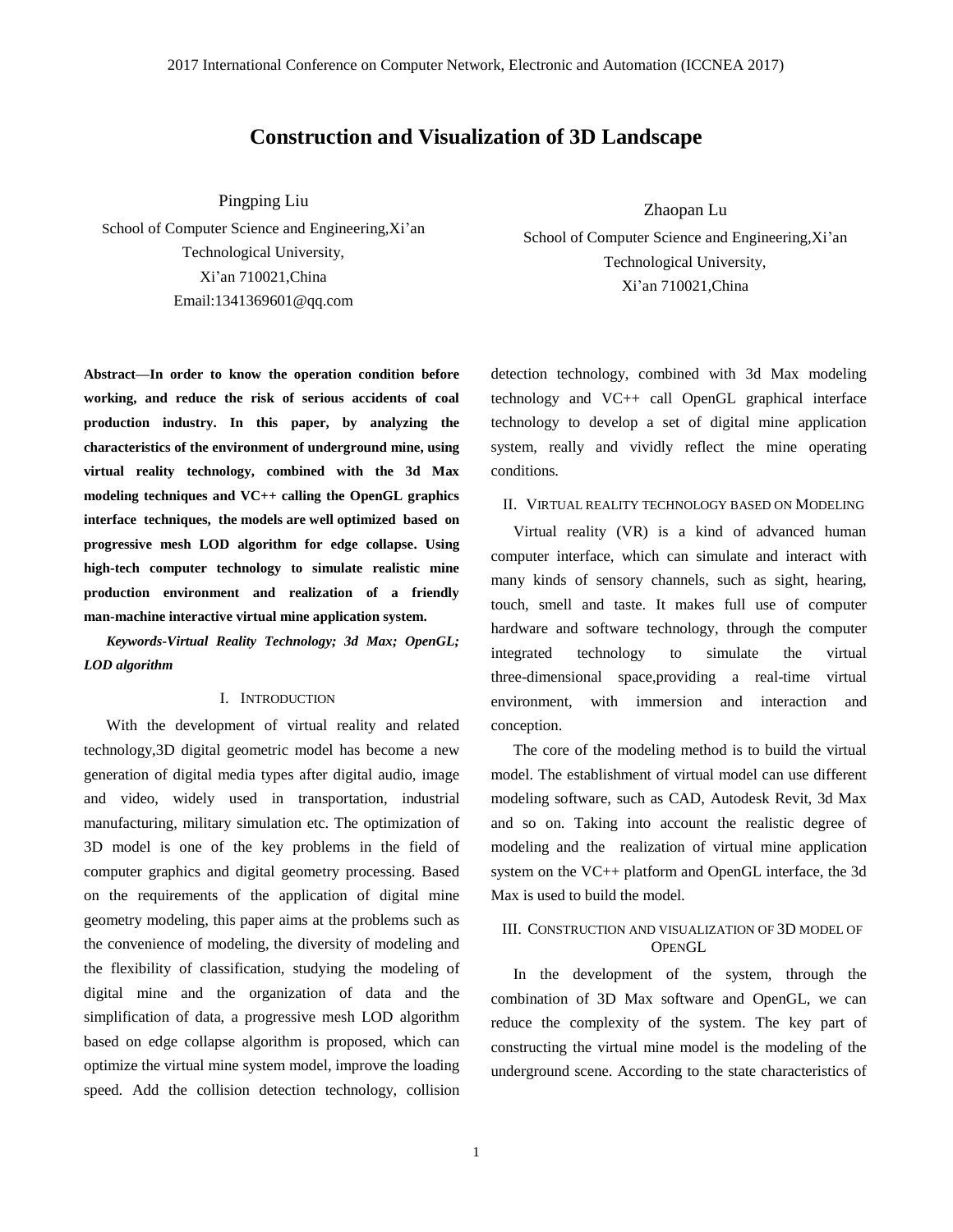the mine scene model, it can be divided into dynamic entity model and static entity model

#### *A. Construction of static entity model of virtual mine*

The mine static entity includes the mine shaft, the mine track in the mine, the mine pipeline, the circuit and the self rescue system and so on. Static modeling is mainly based on the physical characteristics of the physical model and the physical model of the physical environment. The physical modeling of the static entity model is mainly about the different solid textures caused by the external environment. The geometric model of the static entity model is the entity model of its own shape. In the process of geometric modeling of static solid model, depending on the complexity of the collected entity model data, for regular static entity model, 3D Max can be used to build the model, for irregular entity model, AutoCAD is used to modify the model outline, and then the model is established by 3D Max.

### *B. Construction of dynamic entity model of virtual mine*

In the process of constructing mine system model, it is possible to change the internal structure of the original model when constructing the moving part, therefore, we should increase the degree of freedom of the link in the model file, set corresponding positioning coordinates, based on the degree of freedom, the motion of the model is analyzed to determine the kinematic relationship.

As an important part of virtual mine system model, the modeling process of dynamic entity model is:① Using 3D Max to construct the static entity model and dynamic entity model, in the process of building dynamic model, the degree of freedom increases; ②Enhanced dynamic entity model animation effect; ③The flash effect of dynamic model is presented in the model of virtual mine system

### IV. OPTIMAL DESIGN OF 3D LANDSCAPE SYSTEM MODEL

Because of the complexity of the mine scene, when loading the model, complex model will cause the system CPU load is too large, the system will not work in coordination, the model output delay and picture frame refresh are too slow, which reduces the effect of the mine system. As shown in figure 1, for the two spheres of the same radius and the number of patches is not equal, the

required system CPU load and memory capacity are different, as shown in Table 1.



Figure 1. Different facets of sphere model

TABLE I. SYSTEM CPU LOAD COMPARE WITH MEMORY COMPARISON UNDER

THE NUMBER OF DIFFERENT PIECES

| <b>Model name</b> | Patch number | <b>Occupied memory</b> |
|-------------------|--------------|------------------------|
| Sphere 1          | 1000         | 18MB                   |
| Sphere 2          | 3500         | 28MB                   |

In order to speed up the output of the scene model and ensure the real-time performance of the virtual scene, need to simplify the complexity of the scene. For the objects in the mine scene far away from the observer, there is no need to describe the details, the appropriate combination of some triangular surface of the object, the visual effect of the picture did not have an impact. The model details of virtual mine system are simplified by correlation, reduce the detail level of the model, After the treatment of the model can be selected according to specific occasions, and there is no need to select the full details of the model in any situation, and the number of triangles in scene model is greatly reduced. When the LOD algorithm is used to optimize the mine model, it is necessary to judge whether the scene objects need to be simplified and what level of detail should be used to represent the object, According to the characteristics of the complex structure of the virtual mine system, this paper proposes a progressive mesh LOD algorithm based on the edge collapse algorithm, the virtual mine system model is optimized by this algorithm.

*A. Optimization of progressive mesh LOD algorithm based on edge collapse*

### *1) The basic idea of progressive mesh*

The basic idea of progressive mesh is the mesh simplification algorithm based on edge collapse, The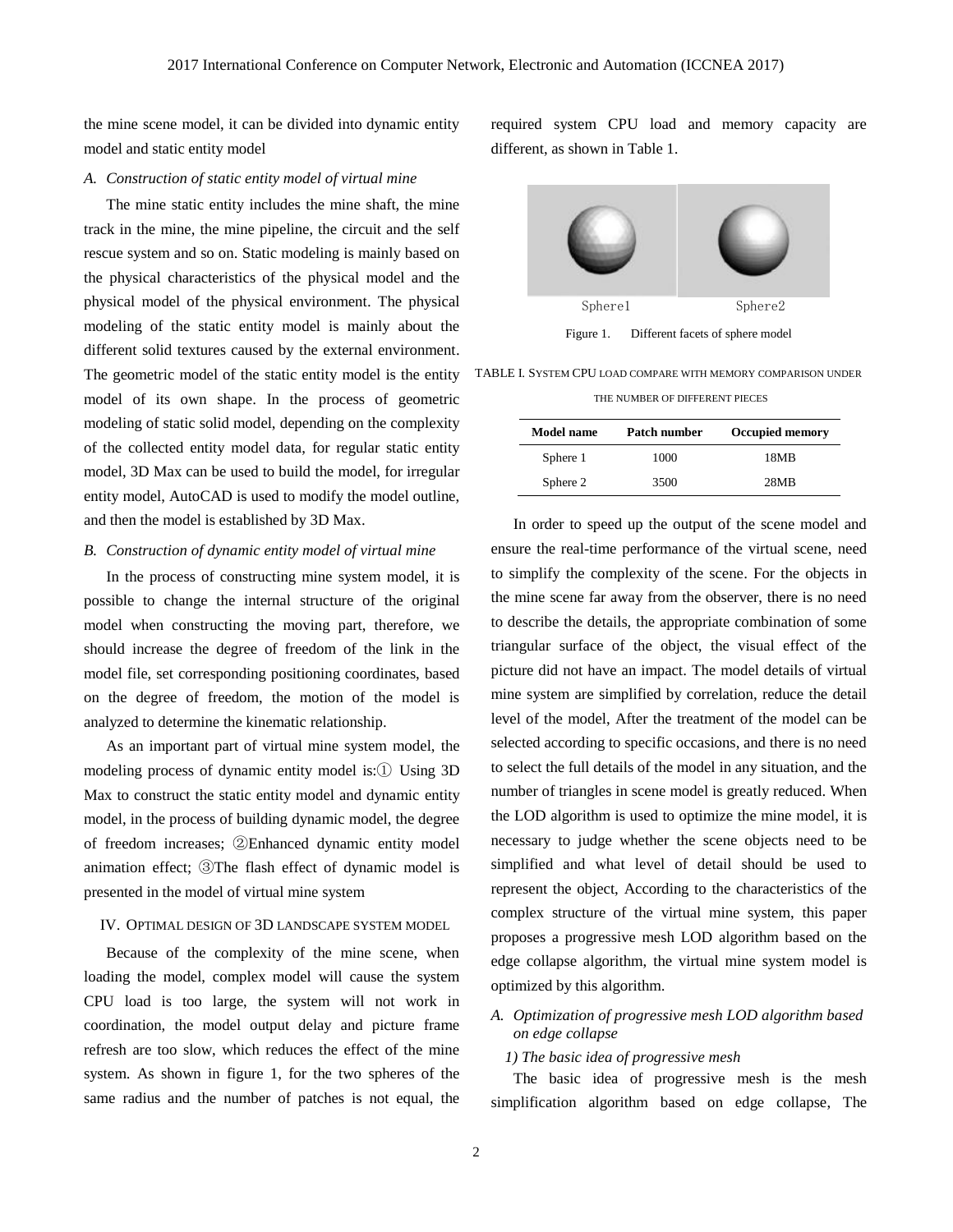$\overline{6}$ 

triangular mesh edge collapse operation is shown in figure 2, a set of dual operations includes a side folding operation and a corresponding vertex splitting operation, Edge collapse operation is the edge (a, b) synthesis vertex {a},and delete the triangle  $\{a, b, c\}$  and  $\{a, b, d\}$ ; Contrary, Vertex splitting operations split vertex {a} into edges (a, b), and generate new triangles  $\{a, b, c\}$  and  $\{a, b, d\}$ .



Figure 2. Sketch map of edge collapse operation

The feature of this method is that the local mesh elements are changed by each iteration, a vertex, an edge, and two triangles, therefore, it is possible to produce very regular information sequences. A set of edge collapse operation sequences will generate a set of continuous approximate grid sequences, can be expressed as

$$
M_{n} \xrightarrow{\text{edgecol}_{n-1}} M_{n-1} \xrightarrow{\text{edgecol}_{n-2}} \cdots M_{1} \xrightarrow{\text{edgecol}_{n}} M_{0} \tag{1}
$$

Vertex split conversion, through the simplest grid to get the subsequent high-level grid of detail, in theory, these two operations are reversible, can be expressed as

$$
M_0 \xrightarrow{\text{vsplit}} M_1 \xrightarrow{\text{vsplit}} \cdots M_{n-1} \xrightarrow{\text{vsplit}_{n-1}} M_n \tag{2}
$$

#### *2) Error measure of edge collapse*

Error measure of edge collapse is the new vertex to a related set of plane and the square of the distance after edge collapse. This method is simple, small memory, and fast, the quality of the simplified mesh is very high. It is an ideal error measure which takes into account both the speed and the quality of the model.

In Euclidean space, the expression of the plane is

$$
n^{\mathrm{T}}v_0 + d = 0\tag{3}
$$

$$
n = [n_x n_y n_z]^{\text{T}}
$$
 is plane normal vector, is constant.

The square of the distance from point  $v = [xyz]^T$  to the plane can be expressed as

$$
D^{2} = (n^{T}v + d)^{2} = (v^{T}n + d)(n^{T}v + d) = v^{T}(nn^{T})v + 2dn^{T}v + d^{2}
$$
 (4)

Can define three tuples  
\n
$$
Q = (a,b,c) = (nn^T, dn, d^2)
$$
, to express  $D^2$ , Such as  
\n(5)

$$
D^{2} = Q(v) = v^{T}av + 2b^{T}v + c
$$
 (5)

Where a is a symmetric matrix of 3\*3, b is a 3 dimensional vector, c is a constant.

The 2 error measure can be used to facilitate error accumulation, such as formula (6)

$$
Q_1(v) + Q_2(v) = (Q_1 + Q_2)(v)
$$
  
Among,  $(Q_1 + Q_2) = (a_1 + a_2, b_1 + b_2, c_1 + c_2)$  (6)

Sum the error matrix corresponding to each correlation plane of the vertex, The error matrix of the vertex is obtained.

In the grid, The sum of the error matrix of the two vertices of the edge of each edge is  $Q = Q_1 + Q_2$ , The two error value is  $Q(v)$ .

## *B. Implementation of the algorithm in virtual mine model optimization*

Optimization model  $M_0$ ,  $M_1$ ,  $M_2$  …need to

maintain a certain degree of similarity with the original mesh model, the key is on the selection of edge collapse and the location of the target points after the edge collapse, These depend on the edge collapse cost. It is best to meet three conditions: ①Simple operation; ②Simplified record of original model to simplified model; ③Most mesh models can be simplified.

Based on the above criteria, in order to meet the actual needs of the mine, The effect of deleting a shorter edge on the overall model shape, the influence of a shorter edge on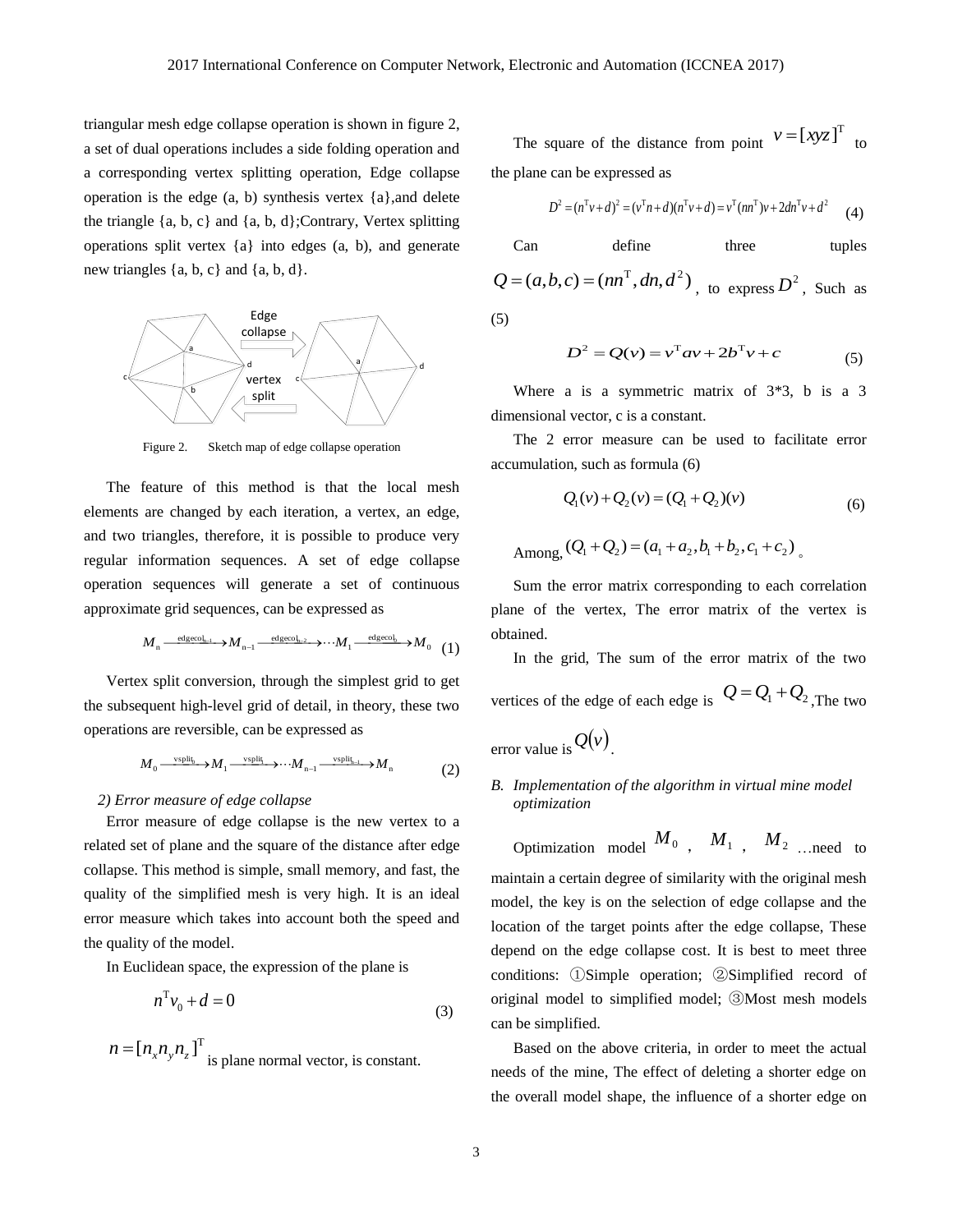the shape of the whole model and the influence of the two error value on the flatness of the model are also discussed, this paper proposes a method to measure the edge collapse cost by using the product of side square and the two error value.

Edge collapse cost can be calculated as follows:

$$
ed\,ge\,c\,o\,b\,s(v) = Q(v) \times L^2\tag{7}
$$

In this type, edgecol  $cos t(v)$  is edge collapse cost;

 $Q(v)$  two error value for the folded edge; L is the length of the side being folded.

Selection of folded edges: The choice of each edge collapse should be folded at the cost of  $\text{edgecol cost}(v)$ from small to large order. In view of the special situation of the triangle shape distortion caused by the folding operation, So it is necessary to check the triangle mesh model which is generated after the edge collapse. If the new mesh model is reasonable, the edge collapse operation can be implemented, In the case of distortion and other special circumstances, the upper and lower edges of the set of edges are folded.

The location of the target point to be generated after the folded edge is selected. For large objects, a large amount of data for a wide range of 3D models, in order to improve the efficiency, the virtual mine model directly uses the original data. The original point is the folded edge vertex in a lower

cost. Calculate the sizes of edgecol  $cos t(v_1)$  and edgecol cos  $t(v_2)$ . Because the L is the same, in fact, compare the size of the  $Q(v_1)$  and the  $Q(v_2)$ , select one

of the smaller fold .

The algorithm is used to simplify a mine car in virtual mine, the data shown in Table 2. Figure 3 is the model grid of the mine, Among them (a) is the original details of the mine level diagram, and (b) is a rough layer model which is simplified by the algorithm. The result showed that the

number of vertices and the number of triangles on the surface of the car are obviously reduced after simplification.

TABLE II. THE MODEL DATA OF DIFFERENT LEVELS OF CAR

| cars model     | Vertex number | <b>Number of triangles</b> |
|----------------|---------------|----------------------------|
| <b>Before</b>  | 2672          | 5236                       |
| simplification |               |                            |
| After          | 413           | 718                        |
| simplification |               |                            |
|                |               |                            |

(a) Fine mesh (b) Rough mesh

Figure 3. The mesh hierarchy of tramcar

### V. REALIZATION OF VIRTUAL MINE 3D ROAMING

Virtual mine roaming system is through a camera to simulate the human eyes to observe the scene in the scene. In OpenGL, we mainly use gluLookAt (...) function to observe the virtual mine scene, which is used to change the position of the viewpoint in the Virtual Mine Scene. The position of this view represents the location of the user's eyes. When the user controls the main view roaming in the virtual mine scene, to see the distant scene model is more and more close, it shows that the position of the viewpoint in the virtual mine scene has changed. The gluLookAt  $(\cdots)$ function is as follows:

gluLookAt(GLdoubleeyex,GLdoubleeyey,GLdoubleeye z,GLdoublecenterx,GLdoublecentery,GLdoublecenterz,GLd oubleupx,GLdoublupy,GLdoubleupz)

The gluLookAt  $(\cdots)$  function is used to control the camera, the first three parameters indicate the location of the camera, the middle of the three parameters that represent the location of the point of view, the following three parameters represent the orientation of the camera, through the three sets of parameters to move the camera position, change the viewpoint to achieve camera roaming, The roaming effect is shown in Figure 4.